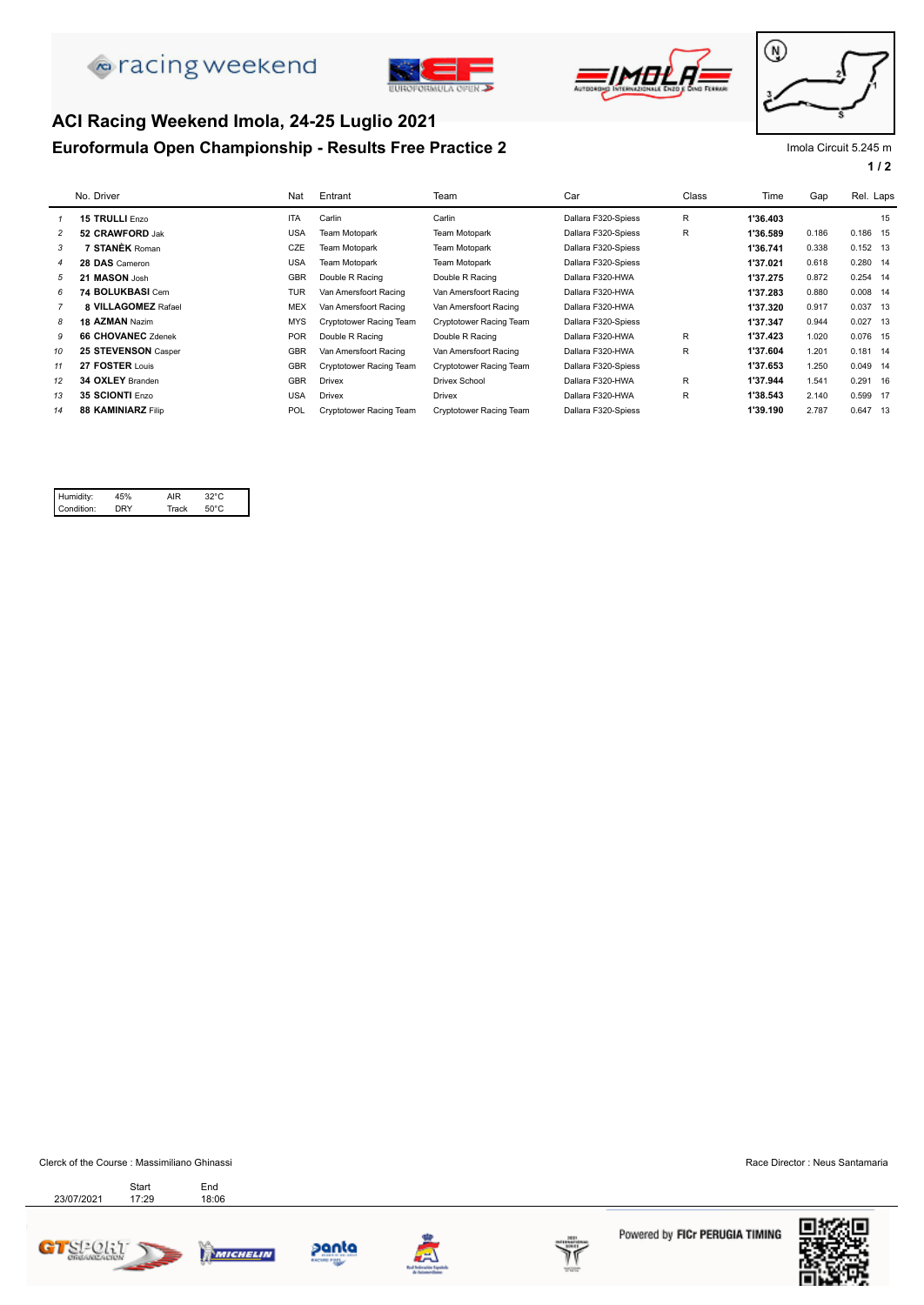







**2 / 2 Euroformula Open Championship - Results Free Practice 2** Impress and the Umola Circuit 5.245 m

Penalty and Infringment

| 17.37 |  | 88 Cryptotower Racing Time deleted (1'41.882) last lap exceeded track limits - Turn 15 |
|-------|--|----------------------------------------------------------------------------------------|
|-------|--|----------------------------------------------------------------------------------------|

17.40 66 Double R Racing Time deleted current lap exceeded track limits - Turn 15<br>17.58 7 Team Motopark Time deleted current lap exceeded track limits - Turn 9

**ACI Racing Weekend Imola, 24-25 Luglio 2021**

Time deleted current lap exceeded track limits - Turn 9

#### **Fastest Laps Sequence**

| No. | Entrant                    | Nat        | Team                  | Car                 | Local Time   | Time     | Gap      | Avg     |
|-----|----------------------------|------------|-----------------------|---------------------|--------------|----------|----------|---------|
| 28  | C. DAS                     | USA        | Team Motopark         | Dallara F320-Spiess | 17:34'03.936 | 1'39.764 |          | 189,267 |
| 28  | C. DAS                     | USA        | Team Motopark         | Dallara F320-Spiess | 17:35'42.850 | 1'38.914 | $-0.850$ | 190,893 |
| 15  | E. TRULLI                  | <b>ITA</b> | Carlin                | Dallara F320-Spiess | 17:36'30.775 | 1'38.609 | $-0.305$ | 191,484 |
| 28  | C. DAS                     | <b>USA</b> | Team Motopark         | Dallara F320-Spiess | 17:37'21.113 | 1'38.263 | $-0.346$ | 192,158 |
| 15  | E. TRULLI                  | <b>ITA</b> | Carlin                | Dallara F320-Spiess | 17:38'08.732 | 1'37.957 | $-0.306$ | 192,758 |
| 15  | E. TRULLI                  | <b>ITA</b> | Carlin                | Dallara F320-Spiess | 17:39'46.434 | 1'37.702 | $-0.255$ | 193,261 |
| 74  | C. BOLUKBASI               | TUR        | Van Amersfoort Racing | Dallara F320-HWA    | 17:41'13.487 | 1'37.455 | $-0.247$ | 193,751 |
| 15  | E. TRULLI                  | <b>ITA</b> | Carlin                | Dallara F320-Spiess | 17:41'23.614 | 1'37.180 | $-0.275$ | 194,299 |
| 52  | <b>CRAWFORD</b><br>J.      | USA        | Team Motopark         | Dallara F320-Spiess | 17:50'04.907 | 1'37.160 | $-0.020$ | 194,339 |
| 52  | <b>CRAWFORD</b>            | <b>USA</b> | Team Motopark         | Dallara F320-Spiess | 17:51'41.903 | 1'36.996 | $-0.164$ | 194,668 |
| 52  | <b>CRAWFORD</b><br>$\cdot$ | USA        | Team Motopark         | Dallara F320-Spiess | 17:53'18.492 | 1'36.589 | $-0.407$ | 195,488 |
| 15  | E.<br><b>TRULLI</b>        | <b>ITA</b> | Carlin                | Dallara F320-Spiess | 17:58'46.874 | 1'36.403 | $-0.186$ | 195,865 |

Clerck of the Course : Massimiliano Ghinassi Race Director : Neus Santamaria

23/07/2021 17:29 18:06 Start End<br>17:29 18:0







panta



Powered by FICr PERUGIA TIMING

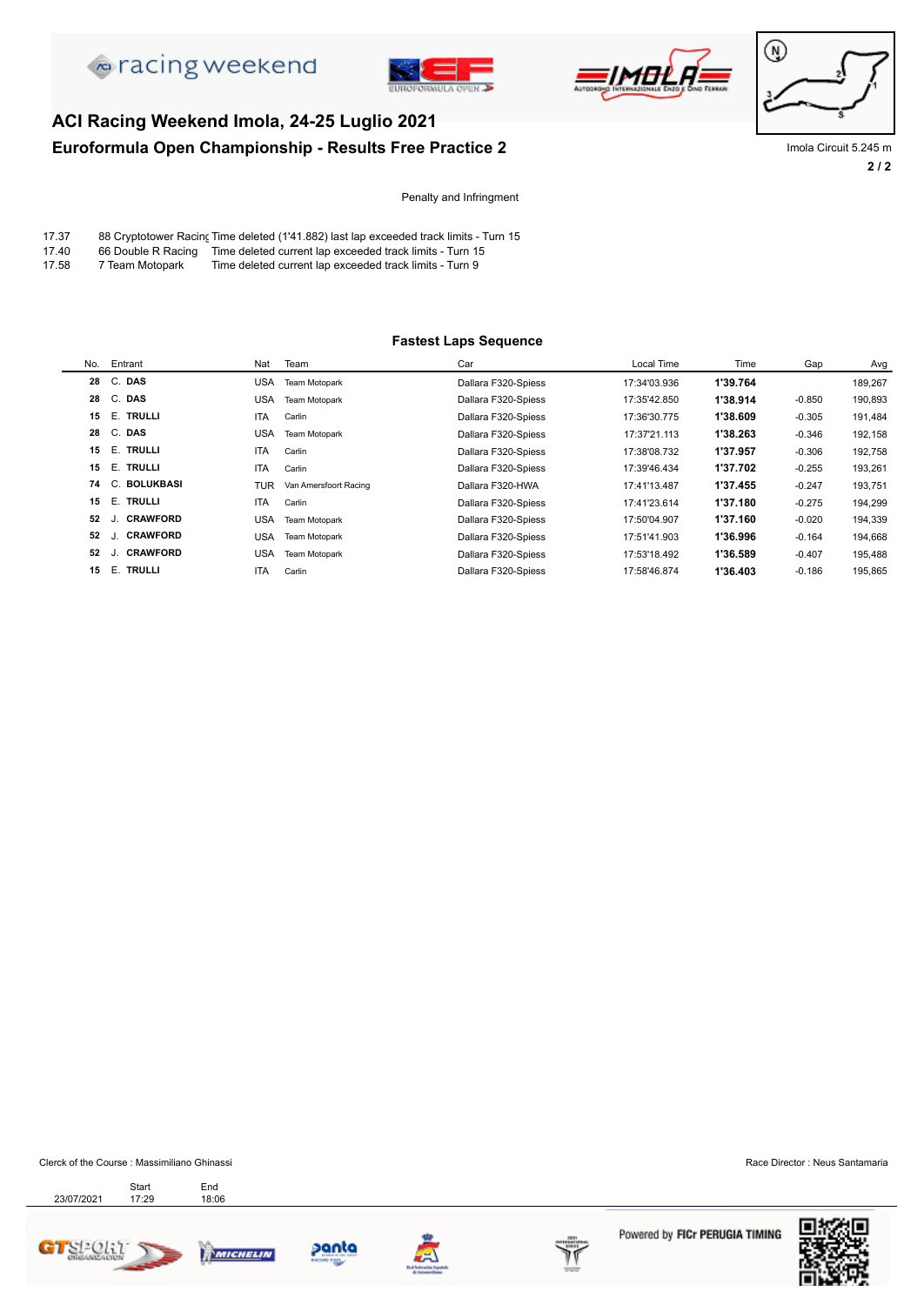# **A** racing weekend





### **Euroformula Open Championship - Combined FP Imola Circuit 5.245 m** Imola Circuit 5.245 m **ACI Racing Weekend Imola, 24-25 Luglio 2021**



|    | No. Driver                | Nat        | Entrant                        | Team                    | Car                 | Class | FP <sub>1</sub> | FP <sub>2</sub> | Time     | Gap   | Rel. Laps  |    |
|----|---------------------------|------------|--------------------------------|-------------------------|---------------------|-------|-----------------|-----------------|----------|-------|------------|----|
|    | 15 TRULLI Enzo            | <b>ITA</b> | Carlin                         | Carlin                  | Dallara F320-Spiess | R     | 1'37.907        | 1'36.403        | 1'36.403 |       |            | 32 |
|    | 2 52 CRAWFORD Jak         | <b>USA</b> | Team Motopark                  | Team Motopark           | Dallara F320-Spiess | R     | 1'38.137        | 1'36.589        | 1'36.589 | 0.186 | 0.186 28   |    |
| 3  | 7 STANÈK Roman            | CZE        | <b>Team Motopark</b>           | Team Motopark           | Dallara F320-Spiess |       |                 | 1'36.741        | 1'36.741 | 0.338 | $0.152$ 13 |    |
|    | 4 28 DAS Cameron          | USA        | Team Motopark                  | Team Motopark           | Dallara F320-Spiess |       | 1'39.360        | 1'37.021        | 1'37.021 | 0.618 | $0.280$ 21 |    |
|    | 5 21 MASON Josh           | GBR        | Double R Racing                | Double R Racing         | Dallara F320-HWA    |       | 1'38.845        | 1'37.275        | 1'37.275 | 0.872 | 0.254 27   |    |
|    | 6 74 BOLUKBASI Cem        | <b>TUR</b> | Van Amersfoort Racing          | Van Amersfoort Racing   | Dallara F320-HWA    |       | 1'38.021        | 1'37.283        | 1'37.283 | 0.880 | 0.008 32   |    |
|    | 8 VILLAGOMEZ Rafael       | MEX        | Van Amersfoort Racing          | Van Amersfoort Racing   | Dallara F320-HWA    |       | 1'37.940        | 1'37.320        | 1'37.320 | 0.917 | 0.037 28   |    |
|    | 8 18 AZMAN Nazim          | MYS        | Cryptotower Racing Team        | Cryptotower Racing Team | Dallara F320-Spiess |       | 1'38.686        | 1'37.347        | 1'37.347 | 0.944 | $0.027$ 29 |    |
|    | 9 66 CHOVANEC Zdenek      | <b>POR</b> | Double R Racing                | Double R Racing         | Dallara F320-HWA    | R.    | 1'39.635        | 1'37.423        | 1'37.423 | 1.020 | 0.076 27   |    |
| 10 | 25 STEVENSON Casper       | <b>GBR</b> | Van Amersfoort Racing          | Van Amersfoort Racing   | Dallara F320-HWA    | R.    | 1'37.759        | 1'37.604        | 1'37.604 | 1.201 | 0.181 31   |    |
|    | 11 27 <b>FOSTER</b> Louis | <b>GBR</b> | <b>Cryptotower Racing Team</b> | Cryptotower Racing Team | Dallara F320-Spiess |       | 1'38.369        | 1'37.653        | 1'37.653 | 1.250 | 0.049 28   |    |
| 12 | 34 OXLEY Branden          | <b>GBR</b> | <b>Drivex</b>                  | <b>Drivex School</b>    | Dallara F320-HWA    | R     | 1'39.029        | 1'37.944        | 1'37.944 | 1.541 | 0.291      | 32 |
| 13 | 35 SCIONTI Enzo           | <b>USA</b> | <b>Drivex</b>                  | <b>Drivex</b>           | Dallara F320-HWA    | R.    | 1'41.172        | 1'38.543        | 1'38.543 | 2.140 | 0.599 24   |    |
| 14 | 88 KAMINIARZ Filip        | POL        | Cryptotower Racing Team        | Cryptotower Racing Team | Dallara F320-Spiess |       | 1'39.158        | 1'39.190        | 1'39.158 | 2.755 | 0.615 28   |    |
|    |                           |            |                                |                         |                     |       |                 |                 |          |       |            |    |

Clerck of the Course : Massimiliano Ghinassi **Race Director** : Neus Santamaria

23/07/2021







panta



Powered by FICr PERUGIA TIMING

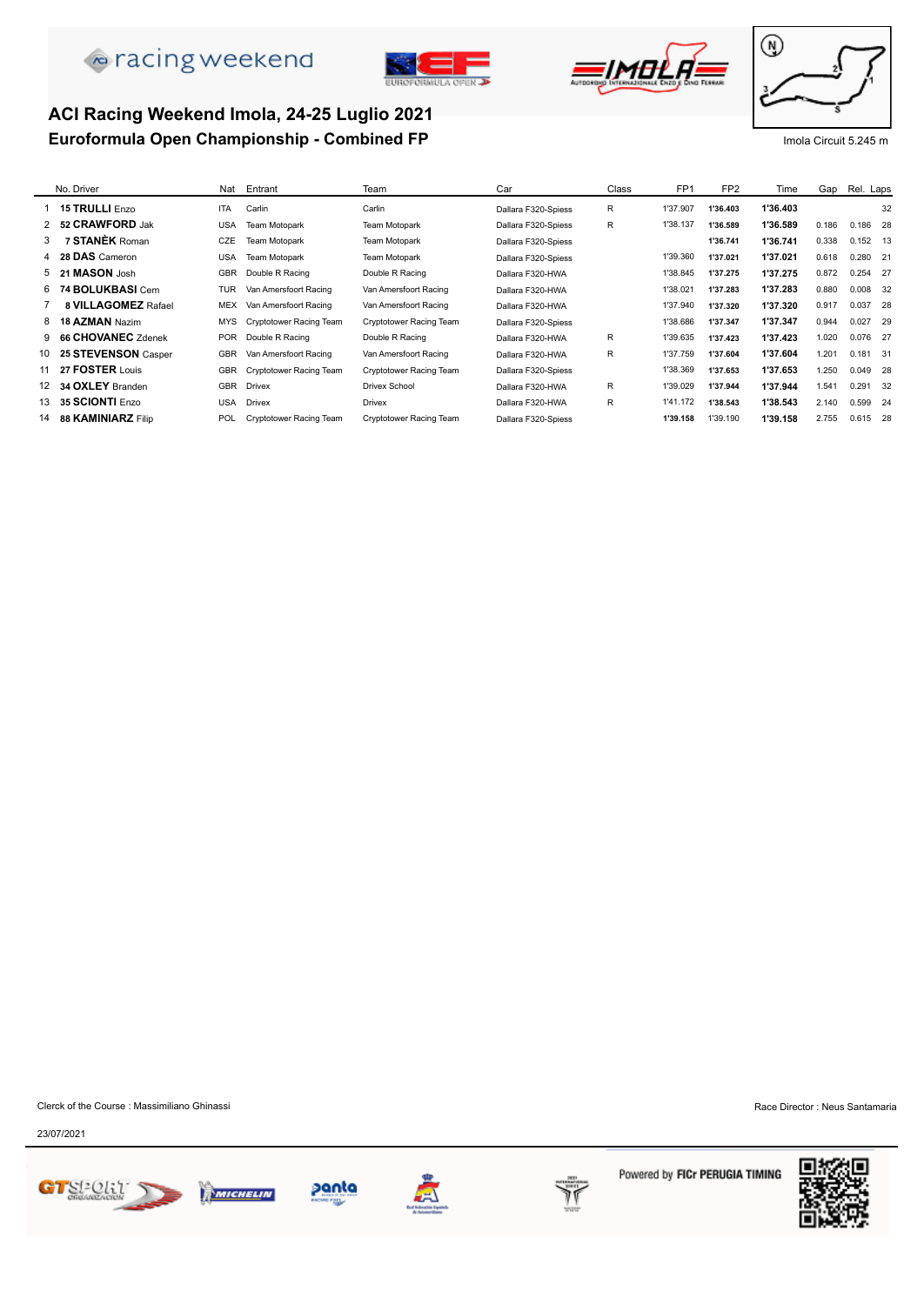





# **ACI Racing Weekend Imola, 24-25 Luglio 2021**

#### **Euroformula Open Championship - Sector and Speeds Free Practice 2** Imola Circuit 5.245 m



|                |                           | <b>BEST LAP</b> |                |                           |          |                |                                   |        | <b>SPEED</b>   |                            |        |
|----------------|---------------------------|-----------------|----------------|---------------------------|----------|----------------|-----------------------------------|--------|----------------|----------------------------|--------|
| $\mathbf{1}$   | 15 TRULLI Enzo            |                 |                | Dallara F320-Spiess       | 1'36.403 |                | 15 TRULLI Enzo<br>$\overline{1}$  |        |                | Dallara F320-Spiess        | 255.9  |
| $\overline{c}$ | 52 CRAWFORD Jak           |                 |                | Dallara F320-Spiess       | 1'36.589 |                | 18 AZMAN Nazim<br>$\overline{2}$  |        |                | Dallara F320-Spiess        | 253,5  |
| 3              | 7 STANÈK Roman            |                 |                | Dallara F320-Spiess       | 1'36.741 |                | 7 STANÈK Roman<br>3               |        |                | Dallara F320-Spiess        | 252,9  |
|                | 28 DAS Cameron            |                 |                | Dallara F320-Spiess       | 1'37.021 |                | 27 FOSTER Louis<br>$\overline{4}$ |        |                | Dallara F320-Spiess        | 252,9  |
| 5              | 21 MASON Josh             |                 |                | Dallara F320-HWA          | 1'37.275 |                | 66 CHOVANEC Zdenek<br>5           |        |                | Dallara F320-HWA           | 252.9  |
| 6              | 74 BOLUKBASI Cem          |                 |                | Dallara F320-HWA          | 1'37.283 |                | 8 VILLAGOMEZ Rafael<br>6          |        |                | Dallara F320-HWA           | 251,7  |
|                | 8 VILLAGOMEZ Rafael       |                 |                | Dallara F320-HWA          | 1'37.320 |                | 21 MASON Josh<br>$\overline{7}$   |        |                | Dallara F320-HWA           | 251,7  |
| 8              | 18 AZMAN Nazim            |                 |                | Dallara F320-Spiess       | 1'37.347 |                | 52 CRAWFORD Jak<br>8              |        |                | Dallara F320-Spiess        | 251,2  |
| 9              | <b>66 CHOVANEC Zdenek</b> |                 |                | Dallara F320-HWA          | 1'37.423 |                | 28 DAS Cameron<br><b>q</b>        |        |                | Dallara F320-Spiess        | 251,2  |
| 10             | 25 STEVENSON Casper       |                 |                | Dallara F320-HWA          | 1'37.604 |                | 74 BOLUKBASI Cem<br>10            |        |                | Dallara F320-HWA           | 250,6  |
| 11             | 27 FOSTER Louis           |                 |                | Dallara F320-Spiess       | 1'37.653 |                | 25 STEVENSON Casper<br>11         |        |                | Dallara F320-HWA           | 250,0  |
| 12             | 34 OXLEY Branden          |                 |                | Dallara F320-HWA          | 1'37.944 |                | 35 SCIONTI Enzo<br>12             |        |                | Dallara F320-HWA           | 250,0  |
| 13             | 35 SCIONTI Enzo           |                 |                | Dallara F320-HWA          | 1'38.543 |                | 34 OXLEY Branden<br>13            |        |                | Dallara F320-HWA           | 250,0  |
| 14             | 88 KAMINIARZ Filip        |                 |                | Dallara F320-Spiess       | 1'39.190 |                | 88 KAMINIARZ Filip<br>14          |        |                | Dallara F320-Spiess        | 249,4  |
|                | SEG. 1                    |                 |                | <b>SEG. 2</b>             |          |                | SEG. 3                            |        |                | SEG. 4                     |        |
|                | 15 TRULLI Enzo            | 20.915          |                | 15 TRULLI Enzo            | 30.649   | $\mathbf{1}$   | <b>STANÈK Roman</b>               | 27.545 |                | 52 CRAWFORD Jak            | 16.949 |
| $\overline{c}$ | <b>STANÈK</b> Roman       | 21.103          | $\overline{c}$ | 52 CRAWFORD Jak           | 30.722   | $\overline{c}$ | 52 CRAWFORD Jak                   | 27.599 | $\overline{c}$ | <b>TRULLI</b> Enzo<br>15   | 16.982 |
| 3              | 28 DAS Cameron            | 21.147          | 3              | 7 STANÈK Roman            | 30.781   | 3              | 15 TRULLI Enzo                    | 27.764 | 3              | <b>VILLAGOMEZ Rafael</b>   | 16.991 |
|                | 25 STEVENSON Casper       | 21.172          |                | 28 DAS Cameron            | 30.795   | $\overline{4}$ | 8 VILLAGOMEZ Rafael               | 27.853 | 4              | 28 DAS Cameron             | 17.001 |
| 5              | 74 BOLUKBASI Cem          | 21.201          | 5              | 21 MASON Josh             | 30.906   | 5              | 66 CHOVANEC Zdenek                | 27.874 | 5              | <b>BOLUKBASI</b> Cem<br>74 | 17.060 |
| 6              | 21 MASON Josh             | 21.208          |                | 66 CHOVANEC Zdenek        | 30.950   | 6              | 18 AZMAN Nazim                    | 27.884 | 6              | 25 STEVENSON Casper        | 17.087 |
|                | 8 VILLAGOMEZ Rafael       | 21.226          |                | 74 BOLUKBASI Cem          | 30.956   | $\overline{7}$ | 28 DAS Cameron                    | 27.912 |                | 18 AZMAN Nazim             | 17.115 |
| 8              | 52 CRAWFORD Jak           | 21.230          | 8              | 25 STEVENSON Casper       | 31.013   | 8              | 74 BOLUKBASI Cem                  | 27.922 | R              | 21 MASON Josh              | 17.115 |
| 9              | 66 CHOVANEC Zdenek        | 21.244          | 9              | 18 AZMAN Nazim            | 31.033   | 9              | 21 MASON Josh                     | 27.952 | 9              | 66 CHOVANEC Zdenek         | 17.122 |
| 10             | 18 AZMAN Nazim            | 21.266          | 10             | <b>FOSTER Louis</b><br>27 | 31.053   | 10             | 27 FOSTER Louis                   | 28.032 | 10             | <b>STANÈK Roman</b>        | 17.136 |
| 11             | 27 FOSTER Louis           | 21.289          | 11             | 8 VILLAGOMEZ Rafael       | 31.123   | 11             | 25 STEVENSON Casper               | 28.114 | 11             | 34 OXLEY Branden           | 17.199 |
| 12             | 88 KAMINIARZ Filip        | 21.379          | 12             | 34 OXLEY Branden          | 31.144   | 12             | 34 OXLEY Branden                  | 28.139 | 12             | 27 FOSTER Louis            | 17.209 |
| 13             | 34 OXLEY Branden          | 21.383          | 13             | 35 SCIONTI Enzo           | 31.302   | 13             | 35 SCIONTI Enzo                   | 28.203 | 13             | 35 SCIONTI Enzo            | 17.356 |
| 14             | 35 SCIONTI Enzo           | 21.410          | 14             | 88 KAMINIARZ Filip        | 31.430   | 14             | 88 KAMINIARZ Filip                | 28.367 | 14             | 88 KAMINIARZ Filip         | 17.529 |











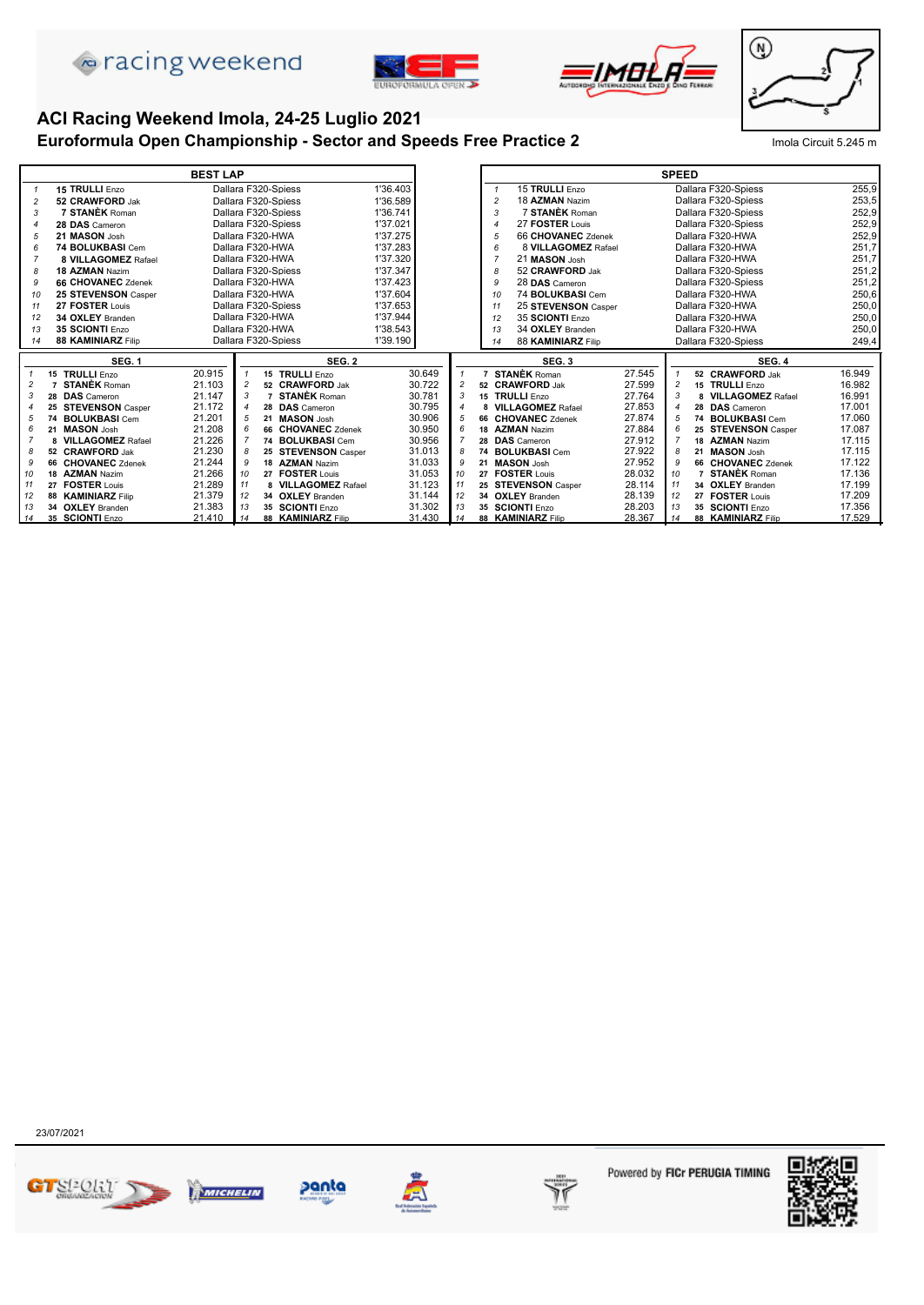





#### **Euroformula Open Championship - Ideal Times Free Practice 2** Imola Circuit 5.245 m **ACI Racing Weekend Imola, 24-25 Luglio 2021**



|             | No. Driver                | Car                 | Seg. 1             | Seg. 2             | Seg. 3             | Seg. 4             | <b>Ideal Time</b>    |                 |       |
|-------------|---------------------------|---------------------|--------------------|--------------------|--------------------|--------------------|----------------------|-----------------|-------|
|             |                           |                     | Diff. 1            | Diff. 2            | Diff. <sub>3</sub> | Diff. 4            | Best Lap Pos.        |                 | Diff. |
|             | 15 TRULLI E. (ITA)        | Dallara F320-Spiess | 20.915             | 30.649             | 27.764             | 16.982             | 1'36.310             |                 |       |
|             |                           |                     |                    |                    | $+0.093$           |                    | 1'36.403             |                 | 0.093 |
|             | 2 52 CRAWFORD J. (USA)    | Dallara F320-Spiess | 21.230             | 30.722             | 27.599             | 16.949             | 1'36.500             |                 |       |
|             |                           |                     |                    |                    |                    | $+0.089$           | 1'36.589             | $\overline{2}$  | 0.089 |
| 3           | 7 STANÈK R. (CZE)         | Dallara F320-Spiess | 21.103             | 30.781             | 27.545             | 17.136             | 1'36.565             |                 |       |
|             |                           |                     | $+0.026$           |                    |                    | $+0.150$           | 1'36.741             | 3               | 0.176 |
| 4           | <b>28 DAS C. (USA)</b>    | Dallara F320-Spiess | 21.147             | 30.795             | 27.912             | 17.001             | 1'36.855             |                 |       |
|             |                           |                     | $+0.052$           |                    | $+0.044$           | $+0.070$           | 1'37.021             | 4               | 0.166 |
|             | 5 74 BOLUKBASI C. (TUR)   | Dallara F320-HWA    | 21.201             | 30.956             | 27.922             | 17.060             | 1'37.139             |                 |       |
|             |                           |                     |                    | $+0.020$           |                    | $+0.124$           | 1'37.283             | 6               | 0.144 |
|             | 6 21 MASON J. (GBR)       | Dallara F320-HWA    | 21.208             | 30.906             | 27.952             | 17.115             | 1'37.181             |                 |       |
|             |                           |                     | $+0.016$           |                    | $+0.078$           |                    | 1'37.275             | 5               | 0.094 |
| $7^{\circ}$ | 66 CHOVANEC Z. (POR)      | Dallara F320-HWA    | 21.244             | 30.950             | 27.874             | 17.122             | 1'37.190             |                 |       |
|             |                           |                     | $+0.117$           | $+0.039$           |                    | $+0.077$           | 1'37.423             | 9               | 0.233 |
| 8           | 8 VILLAGOMEZ R. (MEX)     | Dallara F320-HWA    | 21.226             | 31.123             | 27.853             | 16.991             | 1'37.193             |                 |       |
|             |                           |                     | $+0.127$           |                    |                    |                    | 1'37.320             | $7^{\circ}$     | 0.127 |
|             | 9 18 AZMAN N. (MYS)       | Dallara F320-Spiess | 21.266             | 31.033             | 27.884             | 17.115             | 1'37.298             |                 |       |
|             |                           |                     |                    |                    |                    | $+0.049$           | 1'37.347             | 8               | 0.049 |
|             | 10 25 STEVENSON C. (GBR)  | Dallara F320-HWA    | 21.172<br>$+0.063$ | 31.013             | 28.114<br>$+0.155$ | 17.087             | 1'37.386             |                 |       |
|             |                           |                     |                    |                    |                    |                    | 1'37.604             | 10              | 0.218 |
| 11          | 27 FOSTER L. (GBR)        | Dallara F320-Spiess | 21.289             | 31.053             | 28.032<br>$+0.070$ | 17.209             | 1'37.583<br>1'37.653 | 11              | 0.070 |
|             |                           |                     |                    |                    |                    |                    |                      |                 |       |
|             | 12 34 OXLEY B. (GBR)      | Dallara F320-HWA    | 21.383<br>$+0.018$ | 31.144             | 28.139<br>$+0.031$ | 17.199<br>$+0.030$ | 1'37.865<br>1'37.944 | 12 <sup>2</sup> | 0.079 |
|             |                           |                     |                    |                    |                    |                    |                      |                 |       |
|             | 13 35 SCIONTI E. (USA)    | Dallara F320-HWA    | 21.410<br>$+0.100$ | 31.302<br>$+0.170$ | 28.203<br>$+0.002$ | 17.356             | 1'38.271<br>1'38.543 | 13              | 0.272 |
|             |                           |                     |                    | 31.430             | 28.367             | 17.529             |                      |                 |       |
|             | 14 88 KAMINIARZ F. (POL)  | Dallara F320-Spiess | 21.379<br>$+0.206$ | $+0.279$           |                    |                    | 1'38.705<br>1'39.190 | 14              | 0.485 |
|             |                           |                     |                    |                    |                    |                    |                      |                 |       |
|             | <b>Overall Ideal Time</b> |                     | 20.915             | 30.649             | 27.545             | 16.949             | 1'36.058             |                 |       |
|             |                           |                     |                    |                    |                    |                    |                      |                 |       |

23/07/2021







panta



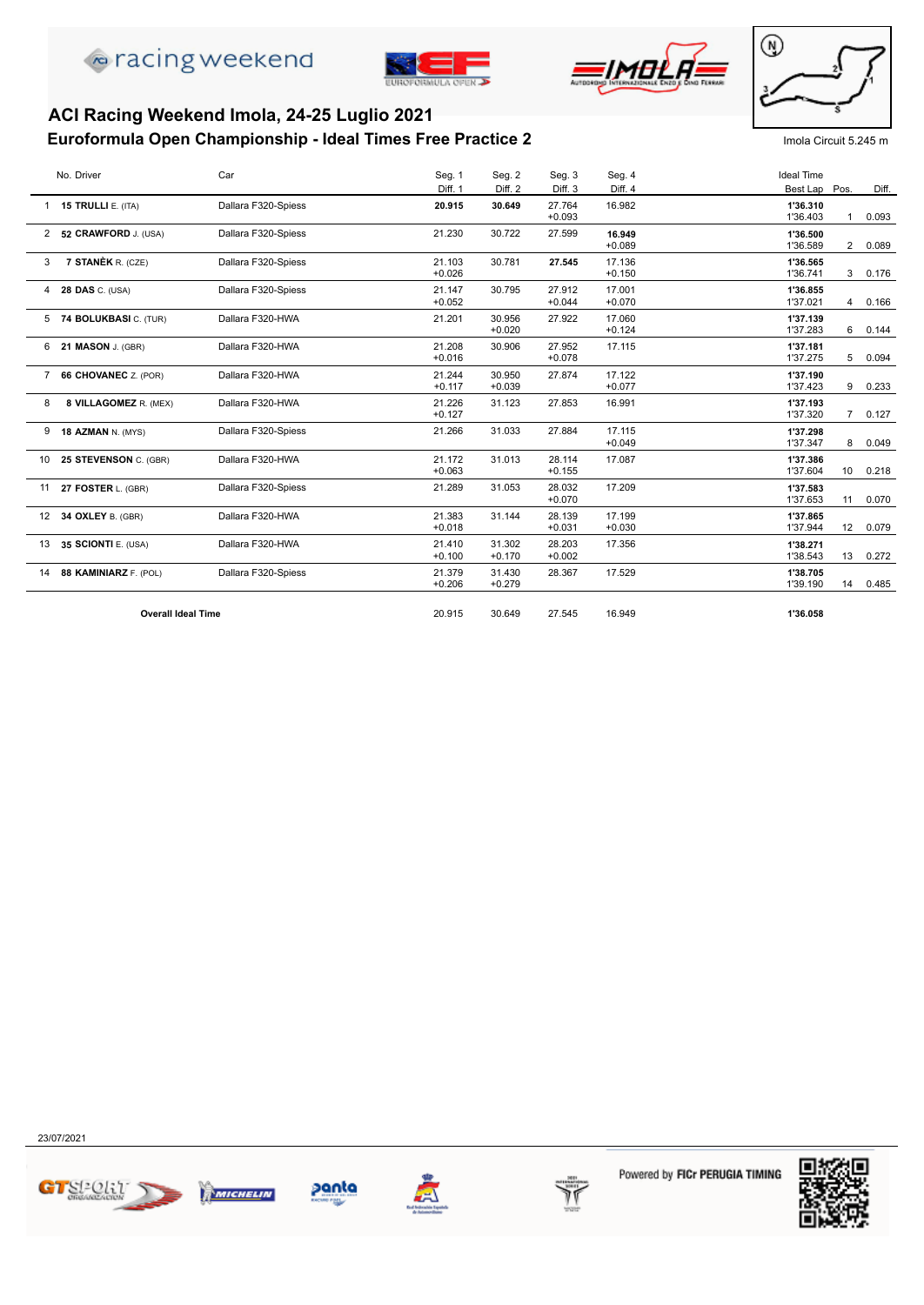







#### **Euroformula Open Championship - Analysis Free Practice 2** Imola Circuit 5.245 m **ACI Racing Weekend Imola, 24-25 Luglio 2021**

|                            |                  |                  |                                            |                  |                      |                |                              |                     |                  |                  |                            |                        |                      |                | 1/3                          |
|----------------------------|------------------|------------------|--------------------------------------------|------------------|----------------------|----------------|------------------------------|---------------------|------------------|------------------|----------------------------|------------------------|----------------------|----------------|------------------------------|
|                            |                  |                  | 7 R. STANÈK (1'36.741)                     |                  |                      |                |                              | 9                   | 24.478           | 35.997           | 29.980                     | 17.487                 | 1'47.942             | 240,0          | 17:49'46.311                 |
| Lap                        | Seg.1            | Seg.2            | Seg.3                                      | Seg.4            | Lap Time             | km/h           | Local Time                   | 10                  | 21.426           | 31.179           | 28.105                     | 17.115                 | 1'37.825             | 248,8          | 17:51'24.136                 |
| $\mathbf{1}$               |                  |                  |                                            |                  |                      |                | 17:31'13.782                 | 11                  | 22.008           | 32.264           | 28.605                     | 6'52.049               | 8'14.926P            | 252,9          | 17:59'39.062                 |
| $\overline{2}$             | 40.834           | 35.587           | 31.332                                     | 1'45.364         | 3'33.117P            | 168,0          | 17:34'46.899                 | 12                  | 41.122           | 34.524           | 29.986                     | 17.842                 | 2'03.474P            | 157,7          | 18:01'42.536                 |
| 3                          | 56.927           | 33.120           | 29.437                                     | 34.827           | 2'34.311P            | 158,6          | 17:37'21.210                 | 13                  | 23.681           | 33.199<br>31.033 | 28.751<br>27.884           | 17.190<br>17.164       | 1'42.821<br>1'37.347 | 223,1<br>250,0 | 18:03'25.357<br>18:05'02.704 |
| 4                          | 54.548           | 36.109           | 33.035                                     | 17.491           | 2'21.183P            | 154,5          | 17:39'42.393                 | 14                  | 21.266           |                  |                            |                        |                      |                |                              |
| 5<br>6                     | 21.549<br>21.383 | 31.533<br>36.415 | 28.431<br>40.809                           | 17.573<br>22.818 | 1'39.086<br>2'01.425 | 248,3<br>252,9 | 17:41'21.479<br>17:43'22.904 |                     |                  |                  |                            |                        |                      |                |                              |
| $\overline{7}$             | 21.513           | 31.614           | 28.099                                     | 3'40.162         | 5'01.388P            | 248,8          | 17:48'24.292                 |                     |                  |                  |                            | 21 J. MASON (1'37.275) |                      |                |                              |
| 8                          | 39.506           | 36.718           | 29.754                                     | 18.190           | 2'04.168P            | 156,5          | 17:50'28.460                 | Lap<br>1            | Seg.1            | Seg.2            | Seg.3                      | Seg.4                  | Lap Time             | km/h           | Local Time<br>17:30'40.499   |
| 9                          | 22.548           | 32.062           | 28.048                                     | 17.137           | 1'39.795             | 231,3          | 17:52'08.255                 | $\overline{2}$      | 40.604           | 36.420           | 32.257                     | 19.141                 | 2'08.422P            | 163,6          | 17:32'48.921                 |
| 10                         | 21.230           | 30.791           | 27.750                                     | 17.136           | 1'36.907             | 248,3          | 17:53'45.162                 | 3                   | 23.870           | 34.179           | 30.663                     | 18.037                 | 1'46.749             | 224,5          | 17:34'35.670                 |
| 11                         | 24.470           | 35.851           | 32.836                                     | 17.752           | 1'50.909             | 249,4          | 17:55'36.071                 | 4                   | 23.008           | 35.286           | 30.527                     | 17.711                 | 1'46.532             | 244,3          | 17:36'22.202                 |
| 12                         | 21.129           | 30.781           | 27.545                                     | 17.286           | 1'36.741             | 249,4          | 17:57'12.812                 | 5                   | 21.574           | 31.718           | 28.541                     | 17.322                 | 1'39.155             | 248,8          | 17:38'01.357                 |
| 13                         | 21.103           | 31.687           | 28.955                                     | 3'21.484         | 4'43.229CP 250,6     |                | 18:01'56.041                 | 6                   | 21.351           | 31.520           | 28.419                     | 17.364                 | 1'38.654             | 250,6          | 17:39'40.011                 |
| 14                         | 38.617           | 34.248           | 31.301                                     | 20.008           | 2'04.174P            | 176,2          | 18:04'00.215                 | $\overline{7}$      | 21.277           | 31.338           | 28.148                     | 17.232                 | 1'37.995             | 251,2          | 17:41'18.006                 |
|                            |                  |                  |                                            |                  |                      |                |                              | 8                   | 21.208           | 31.840           | 28.138                     | 17.298                 | 1'38.484             | 251,2          | 17:42'56.490                 |
|                            |                  |                  | 8 R. VILLAGOMEZ (1'37.320)                 |                  |                      |                |                              | 9                   | 21.289           | 33.233           | 28.662                     | 4'50.419               | 6'13.603P            | 251,7          | 17:49'10.093                 |
| Lap                        | Seg.1            | Seg.2            | Seg.3                                      | Seg.4            | Lap Time             | km/h           | Local Time                   | 10                  | 39.692           | 34.196           | 31.109                     | 17.750                 | 2'02.747P            | 168,0          | 17:51'12.840                 |
| $\mathbf{1}$               |                  |                  |                                            |                  |                      |                | 17:30'12.772                 | 11                  | 21.470           | 31.496           | 28.477                     | 17.136                 | 1'38.579             | 246,6          | 17:52'51.419                 |
| $\sqrt{2}$                 | 45.067           | 37.356           | 32.363                                     | 19.051           | 2'13.837P            | 171,2          | 17:32'26.609                 | 12<br>13            | 21.224<br>22.528 | 30.906<br>34.618 | 28.030<br>30.504           | 17.115<br>17.248       | 1'37.275<br>1'44.898 | 248,8<br>249,4 | 17:54'28.694<br>17:56'13.592 |
| 3                          | 23.029           | 33.568           | 36.763                                     | 18.007           | 1'51.367<br>1'39.098 | 245,5          | 17:34'17.976<br>17:35'57.074 | 14                  | 21.288           | 30.992           | 27.952                     | 17.130                 | 1'37.362             | 249,4          | 17:57'50.954                 |
| 4<br>5                     | 21.736<br>21.497 | 31.484<br>31.452 | 28.574<br>28.350                           | 17.304<br>17.214 | 1'38.513             | 248,3<br>250,0 | 17:37'35.587                 | 15                  | 21.227           | 30.953           | 27.954                     | 4'26.874               | 5'47.008P            | 250,0          | 18:03'37.962                 |
| 6                          | 22.422           | 33.215           | 29.959                                     | 17.382           | 1'42.978             | 250,0          | 17:39'18.565                 |                     |                  |                  |                            |                        |                      |                |                              |
| $\overline{7}$             | 21.453           | 31.620           | 28.365                                     | 19.205           | 1'40.643             | 250,0          | 17:40'59.208                 |                     |                  |                  | 25 C. STEVENSON (1'37.604) |                        |                      |                |                              |
| 8                          | 22.344           | 32.544           | 28.697                                     | 2'19.516         | 3'43.101P            | 248,8          | 17:44'42.309                 | Lap                 | Seg.1            | Seg.2            | Seg.3                      | Seg.4                  | Lap Time             | km/h           | Local Time                   |
| 9                          | 52.020           | 33.506           | 29.589                                     | 35.594           | 2'30.709P            | 180,3          | 17:47'13.018                 | $\mathbf{1}$        |                  |                  |                            |                        |                      |                | 17:30'10.296                 |
| 10                         | 49.930           | 36.052           | 29.430                                     | 35.334           | 2'30.746P            | 179,7          | 17:49'43.764                 | $\overline{2}$      | 43.623           | 34.952           | 30.304                     | 43.898                 | 2'32.777P            | 168,0          | 17:32'43.073                 |
| 11                         | 46.513           | 32.346           | 28.685                                     | 7'36.696         | 9'24.240P            | 179,7          | 17:59'08.004                 | 3                   | 1'13.667         | 32.968           | 29.285                     | 17.555                 | 2'33.475P            | 179,4          | 17:35'16.548                 |
| 12                         | 42.569           | 33.748           | 32.634                                     | 18.246           | 2'07.197P            | 170,9          | 18:01'15.201                 | $\overline{4}$      | 21.622           | 31.722           | 28.597                     | 17.331                 | 1'39.272             | 247,1          | 17:36'55.820                 |
| 13                         | 22.666           | 36.460           | 29.582                                     | 17.238           | 1'45.946             | 248,3          | 18:03'01.147                 | 5                   | 21.315           | 31.219           | 28.292                     | 17.232                 | 1'38.058             | 247,7          | 17:38'33.878                 |
| 14                         | 21.353           | 31.123           | 27.853                                     | 16.991           | 1'37.320             | 249,4          | 18:04'38.467                 | 6                   | 21.287           | 31.116           | 28.344                     | 17.159                 | 1'37.906             | 247,7          | 17:40'11.784                 |
|                            |                  |                  |                                            |                  |                      |                |                              | $\overline{7}$      | 21.231           | 31.018           | 28.309                     | 17.129                 | 1'37.687             | 248,3          | 17:41'49.471                 |
|                            |                  |                  | 15 E. TRULLI (1'36.403)                    |                  |                      |                |                              | 8                   | 21.235           | 31.013           | 28.269                     | 17.087                 | 1'37.604             | 249,4          | 17:43'27.075                 |
| Lap                        | Seg.1            | Seg.2            | Seg.3                                      | Seg.4            | Lap Time             | km/h           | Local Time                   | 9<br>10             | 21.172<br>23.642 | 31.014<br>39.248 | 28.114<br>34.454           | 18.398<br>17.889       | 1'38.698<br>1'55.233 | 250,0<br>237,9 | 17:45'05.773<br>17:47'01.006 |
| $\mathbf{1}$               |                  |                  |                                            | 38.301           | 2'28.277P            | 175,0          | 17:30'08.584                 | 11                  | 21.393           | 31.051           | 28.120                     | 17.163                 | 1'37.727             | 246,6          | 17:48'38.733                 |
| $\sqrt{2}$<br>$\mathbf{3}$ | 43.832<br>55.784 | 34.926<br>33.248 | 31.218<br>28.783                           | 17.490           | 2'15.305P            | 181,2          | 17:32'36.861<br>17:34'52.166 | 12                  | 21.258           | 31.534           | 28.319                     | 9'06.826               | 10'27.937P           | 246,6          | 17:59'06.670                 |
| 4                          | 21.352           | 31.754           | 28.206                                     | 17.297           | 1'38.609             | 251,2          | 17:36'30.775                 | 13                  | 42.235           | 34.292           | 31.907                     | 19.206                 | 2'07.640P            | 169,5          | 18:01'14.310                 |
| 5                          | 21.230           | 31.308           | 28.211                                     | 17.208           | 1'37.957             | 252,9          | 17:38'08.732                 | 14                  | 24.653           | 40.835           | 32.162                     | 17.936                 | 1'55.586             | 247,7          | 18:03'09.896                 |
| 6                          | 21.181           | 31.310           | 27.986                                     | 17.225           | 1'37.702             | 253,5          | 17:39'46.434                 | 15                  | 21.349           | 31.047           | 35.487                     | 17.484                 | 1'45.367             | 247,1          | 18:04'55.263                 |
| $\overline{7}$             | 21.064           | 31.054           | 27.941                                     | 17.121           | 1'37.180             | 253,5          | 17:41'23.614                 |                     |                  |                  |                            |                        |                      |                |                              |
| 8                          | 20.962           | 39.519           | 37.966                                     | 18.461           | 1'56.908             | 255,9          | 17:43'20.522                 |                     |                  |                  | 27 L. FOSTER (1'37.653)    |                        |                      |                |                              |
| 9                          | 20.951           | 31.282           | 27.823                                     | 3'30.517         | 4'50.573P            | 253,5          | 17:48'11.095                 | Lap                 | Seg.1            | Seg.2            | Seg.3                      | Seg.4                  | Lap Time             | km/h           | Local Time                   |
| 10                         | 43.472           | 38.682           | 34.872                                     | 20.719           | 2'17.745P            | 158,8          | 17:50'28.840                 | $\mathbf{1}$        |                  |                  |                            |                        |                      |                | 17:30'33.230                 |
| 11                         | 24.701           | 33.913           | 29.780                                     | 17.138           | 1'45.532             | 210,5          | 17:52'14.372                 | $\overline{2}$      | 40.476           | 35.450           | 31.097                     | 45.157                 | 2'32.180P            | 175,0          | 17:33'05.410                 |
| 12                         | 21.106           | 30.903           | 27.964                                     | 17.859           | 1'37.832             | 252,9          | 17:53'52.204                 | 3                   | 1'25.876         | 32.860           | 29.220                     | 17.816                 | 2'45.772P            | 178,8          | 17:35'51.182                 |
| 13                         | 22.450<br>20.967 | 33.521<br>30.841 | 28.593<br>27.764                           | 17.012<br>17.119 | 1'41.576<br>1'36.691 | 251,2<br>253,5 | 17:55'33.780<br>17:57'10.471 | $\overline{4}$      | 21.930           | 32.007           | 28.670                     | 17.556                 | 1'40.163             | 248,8          | 17:37'31.345                 |
| 14<br>15                   | 20.915           | 30.649           | 27.857                                     | 16.982           | 1'36.403             | 254,7          | 17:58'46.874                 | 5                   | 21.728           | 31.881           | 28.688                     | 18.404                 | 1'40.701             | 248,8          | 17:39'12.046                 |
| 16                         | 21.363           | 31.185           | 27.964                                     | 3'45.886         | 5'06.398P            | 253,5          | 18:03'53.272                 | 6<br>$\overline{7}$ | 21.584<br>21.631 | 31.980<br>31.624 | 30.023<br>28.442           | 20.602<br>17.549       | 1'44.189<br>1'39.246 | 252,9<br>249,4 | 17:40'56.235<br>17:42'35.481 |
|                            |                  |                  |                                            |                  |                      |                |                              | 8                   | 21.582           | 31.515           | 28.182                     | 17.383                 | 1'38.662             | 250,0          | 17:44'14.143                 |
|                            |                  |                  | 18 N. AZMAN (1'37.347)                     |                  |                      |                |                              | 9                   | 21.472           | 31.555           | 28.372                     | 17.412                 | 1'38.811             | 249,4          | 17:45'52.954                 |
| Lap                        | Seg.1            | Seg.2            | Seg.3                                      | Seg.4            | Lap Time             | km/h           | Local Time                   | 10                  | 21.451           | 31.399           | 28.418                     | 17.383                 | 1'38.651             | 248,8          | 17:47'31.605                 |
| $\mathbf{1}$               |                  |                  |                                            |                  |                      |                | 17:30'31.772                 | 11                  | 21.525           | 32.411           | 28.498                     | 5'31.442               | 6'53.876P            | 248,8          | 17:54'25.481                 |
| $\overline{2}$             | 40.478           | 36.223           | 31.218                                     | 36.484           | 2'24.403P            | 168,5          | 17:32'56.175                 | 12                  | 35.857           | 33.797           | 30.406                     | 17.989                 | 1'58.049P            | 181,5          | 17:56'23.530                 |
| 3                          | 1'24.657         | 34.040           | 31.617                                     | 35.985           | 3'06.299P            | 179,1          | 17:36'02.474                 | 13                  | 21.631           | 31.521           | 28.354                     | 17.371                 | 1'38.877             | 246,6          | 17:58'02.407                 |
| 4                          | 44.951           | 33.562           | 31.828                                     | 2'56.947         | 4'47.288P            | 181,8          | 17:40'49.762                 | 14                  | 21.289           | 31.053           | 28.102                     | 17.209                 | 1'37.653             | 248,8          | 17:59'40.060                 |
| 5                          | 39.904           | 34.984           | 31.047                                     | 18.109           | 2'04.044P            | 170,3          | 17:42'53.806                 | 15                  | 21.338           | 31.175           | 28.032                     | 2'32.778               | 3'53.323P            | 249,4          | 18:03'33.383                 |
| 6                          | 22.427           | 36.342           | 29.118                                     | 18.045           | 1'45.932             | 241,1          | 17:44'39.738                 |                     |                  |                  |                            |                        |                      |                |                              |
| $\overline{7}$             | 21.691           | 32.010           | 28.669                                     | 17.493           | 1'39.863             | 248,3          | 17:46'19.601                 |                     |                  |                  |                            |                        |                      |                |                              |
| 8                          | 21.458           | 31.569           | 28.394                                     | 17.347           | 1'38.768             | 248,8          | 17:47'58.369                 |                     |                  |                  |                            |                        |                      |                |                              |
|                            | 23/07/2021       |                  | $P =$ Pits In/Out - C = Lap Time Cancelled |                  |                      |                |                              |                     |                  |                  |                            |                        |                      |                |                              |
|                            |                  |                  |                                            |                  |                      |                |                              |                     |                  |                  |                            |                        |                      |                |                              |









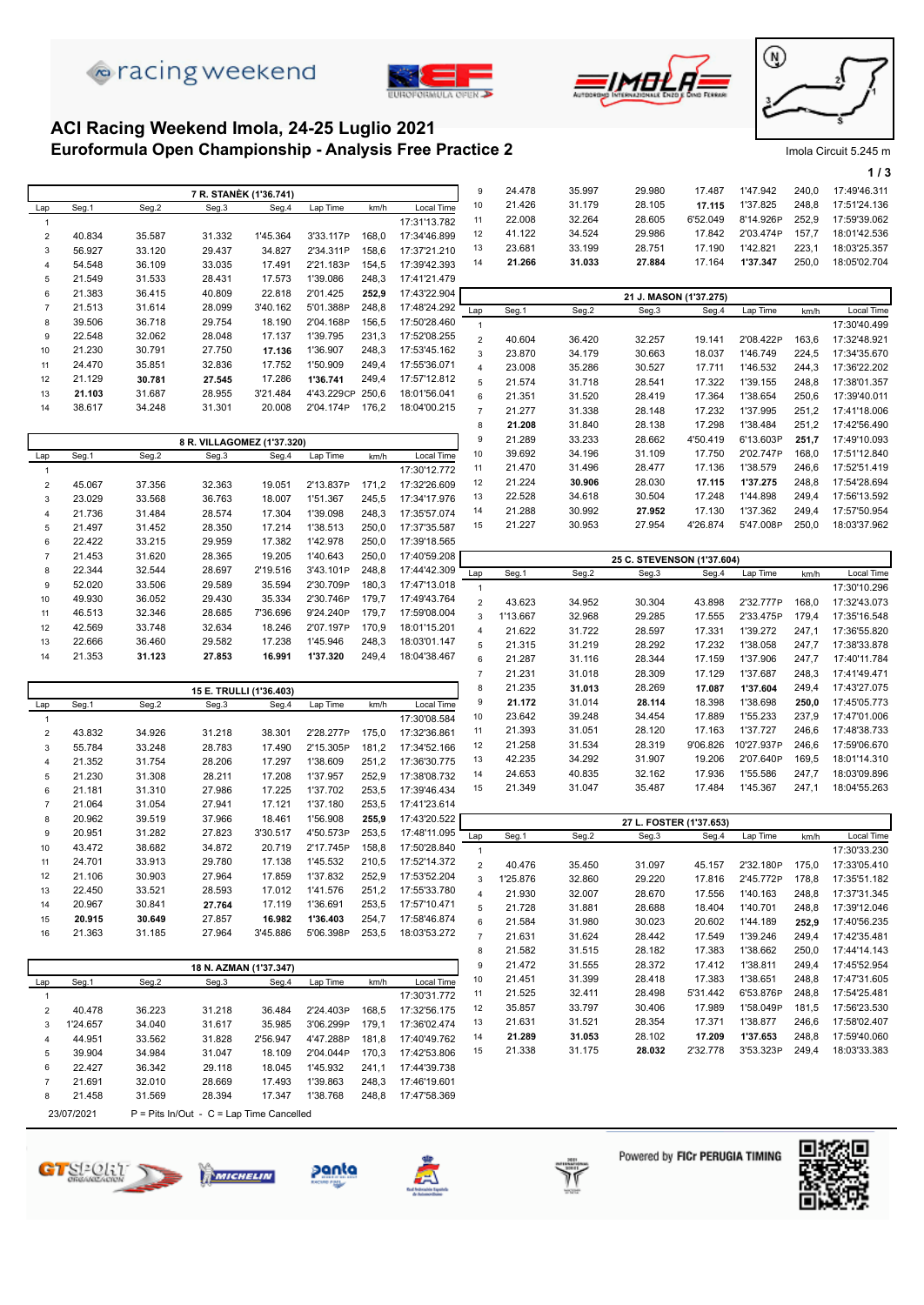







#### **Euroformula Open Championship - Analysis Free Practice 2** Imola Circuit 5.245 m **ACI Racing Weekend Imola, 24-25 Luglio 2021**

|                |        |        |                      |          |           |       |              |     |          |        |                           |          |           |       | 2/3          |
|----------------|--------|--------|----------------------|----------|-----------|-------|--------------|-----|----------|--------|---------------------------|----------|-----------|-------|--------------|
|                |        |        | 28 C. DAS (1'37.021) |          |           |       |              | 3   | 1'20.527 | 35.159 | 31.206                    | 1'23.992 | 3'50.884P | 179.1 | 17:36'42.000 |
| Lap            | Seg.1  | Seg.2  | Seg.3                | Seg.4    | Lap Time  | km/h  | Local Time   |     | 37.256   | 32.397 | 30.335                    | 17.746   | 1'57.734P | 183,1 | 17:38'39.734 |
|                |        |        |                      |          |           |       | 17:30'17.873 | 5   | 21.741   | 31.682 | 28.359                    | 17.245   | 1'39.027  | 248.3 | 17:40'18.761 |
| 2              | 42.516 | 35.407 | 30.581               | 17.795   | 2'06.299P | 172,2 | 17:32'24.172 | 6   | 21.522   | 31.183 | 28.558                    | 17.124   | 1'38.387  | 249.4 | 17:41'57.148 |
| 3              | 21.748 | 31.973 | 28.585               | 17.458   | 1'39.764  | 247.1 | 17:34'03.936 |     | 21.367   | 31.277 | 27.948                    | 17.136   | 1'37.728  | 250,0 | 17:43'34.876 |
| $\overline{4}$ | 21.471 | 31.587 | 28.464               | 17.392   | '38.914   | 249,4 | 17:35'42.850 | 8   | 21.356   | 31.061 | 27.889                    | 17.064   | 1'37.370  | 250,6 | 17:45'12.246 |
| 5              | 21.394 | 31.332 | 28.113               | 17.424   | 1'38.263  | 251.2 | 17:37'21.113 | 9   | 21.392   | 31.072 | 27.785                    | 17.013   | 1'37.262  | 248,8 | 17:46'49.508 |
| 6              | 21.640 | 33.426 | 28.814               | 17.421   | 1'41.301  | 249.4 | 17:39'02.414 | 10  | 21.345   | 31.728 | 28.113                    | 17.053   | 1'38.239  | 248,8 | 17:48'27.747 |
| $\overline{7}$ | 21.316 | 31.707 | 28.225               | 5'16.362 | 6'37.610P | 251,2 | 17:45'40.024 | 11  | 21.347   | 31.027 | 27.837                    | 16.949   | 1'37.160  | 248.8 | 17:50'04.907 |
| 8              | 43.319 | 34.380 | 29.117               | 17.433   | 2'04.249P | 123,6 | 17:47'44.273 | 12  | 21.308   | 30.846 | 27.754                    | 17.088   | 1'36.996  | 250,6 | 17:51'41.903 |
| 9              | 21.374 | 31.096 | 27.982               | 17.063   | 1'37.515  | 246,6 | 17:49'21.788 | 13  | 21.230   | 30.722 | 27.599                    | 17.038   | 1'36.589  | 250,6 | 17:53'18.492 |
| 10             | 21.241 | 30.987 | 27.912               | 17.212   | 1'37.352  | 249.4 | 17:50'59.140 | 14  | 21.262   | 30.966 | 27.800                    | 2'10.330 | 3'30.358P | 251.2 | 17:56'48.850 |
| 11             | 24.147 | 34.555 | 31.217               | 17.198   | 1'47.117  | 229,3 | 17:52'46.257 | 15  | 52.489   | 42.676 | 33.165                    | 3'34.298 | 5'42.628P | 183.1 | 18:02'31.478 |
| 12             | 21.147 | 30.942 | 28.077               | 17.001   | 1'37.167  | 251,2 | 17:54'23.424 | 16  | 38.737   | 35.779 | 30.838                    | 18.483   | 2'03.837P | 179,1 | 18:04'35.315 |
| 13             | 21.199 | 30.795 | 27.956               | 17.071   | 1'37.021  | 250,0 | 17:56'00.445 |     |          |        |                           |          |           |       |              |
| 14             | 21.177 | 30.882 | 28.208               | 4'31.614 | 5'51.881P | 250,0 | 18:01'52.326 |     |          |        | 66 Z. CHOVANEC (1'37.423) |          |           |       |              |
| 15             | 40.008 | 34.262 | 31.936               | 20.053   | 2'06.259P | 155,8 | 18:03'58.585 | Lap | Seg.1    | Seg.2  | Seg.3                     | Seg.4    | Lap Time  | km/h  | Local Time   |
|                |        |        |                      |          |           |       |              |     |          |        |                           |          |           |       | 17:30'15.479 |

|                |          |        | 34 B. OXLEY (1'37.944) |          |           |       |              | 2   | 45.147 | 37.391 | 33.233                     | 18.236   | 2'14.007P  | 155,2 | 17:32'29.486 |
|----------------|----------|--------|------------------------|----------|-----------|-------|--------------|-----|--------|--------|----------------------------|----------|------------|-------|--------------|
| Lap            | Seg.1    | Seg.2  | Seg.3                  | Seg.4    | Lap Time  | km/h  | Local Time   | 3   | 22.531 | 32.999 | 30.786                     | 17.565   | 1'43.881   | 243,8 | 17:34'13.367 |
|                |          |        |                        |          |           |       | 17:30'36.488 | 4   | 21.752 | 32.003 | 28.505                     | 17.349   | 1'39.609   | 245,5 | 17:35'52.976 |
| $\overline{2}$ | 39.588   | 36.446 | 32.169                 | 41.652   | 2'29.855P | 151.0 | 17:33'06.343 | 5   | 21.473 | 31.575 | 28.574                     | 17.422   | 1'39.044   | 250,0 | 17:37'32.020 |
| 3              | 1'39.194 | 33.111 | 31.782                 | 21.984   | 3'06.071P | 177.9 | 17:36'12.414 | 6   | 21.630 | 31.647 | 28.473                     | 17.534   | 1'39.284   | 252.9 | 17:39'11.304 |
| 4              | 21.836   | 32.032 | 28.617                 | 17.400   | 1'39.885  | 244,9 | 17:37'52.299 |     | 21.411 | 31.123 | 29.880                     | 6'44.493 | 8'06.907CP | 247.7 | 17:47'18.211 |
| 5              | 22.067   | 31.857 | 32.042                 | 19.396   | 1'45.362  | 246,6 | 17:39'37.661 | 8   | 44.015 | 41.934 | 33.159                     | 18.536   | 2'17.644P  | 123.1 | 17:49'35.855 |
| 6              | 21.441   | 31.731 | 31.771                 | 18.041   | 1'42.984  | 247,1 | 17:41'20.645 | 9   | 22.863 | 34.008 | 30.564                     | 17.495   | 1'44.930   | 233,3 | 17:51'20.785 |
|                | 21.589   | 31.512 | 28.280                 | 17.636   | 1'39.017  | 250,0 | 17:42'59.662 | 10  | 21.528 | 31.117 | 28.565                     | 17.233   | 1'38.443   | 246,6 | 17:52'59.228 |
| 8              | 21.715   | 34.381 | 28.588                 | 33.460   | 1'58.144P | 249,4 | 17:44'57.806 | 11  | 21.346 | 30.950 | 28.104                     | 17.122   | 1'37.522   | 246.6 | 17:54'36.750 |
| 9              | 49.824   | 32.201 | 28.601                 | 17.516   | 2'08.142P | 175.6 | 17:47'05.948 | 12  | 21.284 | 30.977 | 28.216                     | 17.271   | 1'37.748   | 247.7 | 17:56'14.498 |
| 10             | 21.593   | 31.526 | 28.243                 | 17.234   | 1'38.596  | 247,7 | 17:48'44.544 | 13  | 23.997 | 40.340 | 32.991                     | 17.349   | 1'54.677   | 216.0 | 17:58'09.175 |
| 11             | 21.939   | 31.698 | 28.257                 | 3'45.362 | 5'07.256P | 244,9 | 17:53'51.800 | 14  | 21.361 | 30.989 | 27.874                     | 17.199   | 1'37.423   | 247.1 | 17:59'46.598 |
| 12             | 38.882   | 36.956 | 38.145                 | 19.274   | 2'13.257P | 158,8 | 17:56'05.057 | 15  | 21.244 | 31.038 | 28.026                     | 17.217   | 1'37.525   | 248,8 | 18:01'24.123 |
| 13             | 23.536   | 33.441 | 34.713                 | 19.039   | 1'50.729  | 219,1 | 17:57'55.786 | 16  | 21.391 | 31.314 | 28.078                     | 17.343   | 1'38.126   | 248,3 | 18:03'02.249 |
| 14             | 21.401   | 31.144 | 28.170                 | 17.229   | 1'37.944  | 242,7 | 17:59'33.730 |     |        |        |                            |          |            |       |              |
| 15             | 21.383   | 31.287 | 28.143                 | 18.290   | 1'39.103  | 244,9 | 18:01'12.833 |     |        |        | 74 C. BOLUKBASI (1'37.283) |          |            |       |              |
| 16             | 22.409   | 33.327 | 32.289                 | 17.976   | 1'46.001  | 242,2 | 18:02'58.834 | Lap | Seg.1  | Seg.2  | Seg.3                      | Seg.4    | Lap Time   | km/h  | Local Time   |
| 17             | 21.680   | 31.280 | 28.139                 | 17.199   | 1'38.298  | 243,8 | 18:04'37.132 |     |        |        |                            |          |            |       | 17:30'11.821 |

|                |        |        |                           |          |           |       |              | $\overline{2}$        | 45.410 | 39.923 | 35.142                     | 19.928   | 2'20.403P | 156,5 | 17:32'32.224 |
|----------------|--------|--------|---------------------------|----------|-----------|-------|--------------|-----------------------|--------|--------|----------------------------|----------|-----------|-------|--------------|
|                |        |        | 35 E. SCIONTI (1'38.543)  |          |           |       |              | 3                     | 24.592 | 38.316 | 32.317                     | 18.506   | 1'53.731  | 236,3 | 17:34'25.955 |
| Lap            | Seg.1  | Seg.2  | Seg.3                     | Seg.4    | Lap Time  | km/h  | Local Time   |                       | 22.693 | 32.822 | 31.300                     | 20.207   | 1'47.022  | 247,1 | 17:36'12.977 |
|                |        |        |                           |          |           |       | 17:30'28.474 | 5                     | 22.027 | 34.834 | 30.032                     | 17.422   | 1'44.315  | 249,4 | 17:37'57.292 |
| 2              | 40.386 | 38.441 | 32.435                    | 22.126   | 2'13.388P | 156,3 | 17:32'41.862 | 6                     | 21.469 | 31.404 | 28.414                     | 17.453   | 1'38.740  | 249,4 | 17:39'36.032 |
| 3              | 24.284 | 34.560 | 29.419                    | 17.825   | 1'46.088  | 238,4 | 17:34'27.950 |                       | 21.256 | 30.956 | 28.183                     | 17.060   | 1'37.455  | 249,4 | 17:41'13.487 |
| $\overline{4}$ | 21.818 | 32.281 | 29.311                    | 17.829   | 1'41.239  | 247,7 | 17:36'09.189 | 8                     | 21.221 | 31.122 | 28.049                     | 17.125   | 1'37.517  | 248,8 | 17:42'51.004 |
| 5              | 21.617 | 32.103 | 28.412                    | 17.560   | 1'39.692  | 248,8 | 17:37'48.881 | 9                     | 21.205 | 36.597 | 29.161                     | 17.231   | 1'44.194  | 250,6 | 17:44'35.198 |
| 6              | 21.788 | 32.143 | 28.488                    | 17.505   | 1'39.924  | 248,3 | 17:39'28.805 | 10                    | 21.341 | 31.436 | 28.009                     | 17.183   | 1'37.969  | 248,3 | 17:46'13.167 |
|                | 25.673 | 46.815 | 29.421                    | 17.624   | 1'59.533  | 225,0 | 17:41'28.338 | 11                    | 21.201 | 30.976 | 27.922                     | 17.184   | 1'37.283  | 248,8 | 17:47'50.450 |
| 8              | 21.737 | 32.372 | 31.382                    | 17.670   | 1'43.161  | 250,0 | 17:43'11.499 | 12                    | 21.245 | 31.000 | 28.209                     | 2'22.848 | 3'43.302P | 248,8 | 17:51'33.752 |
| 9              | 21.686 | 31.737 | 28.313                    | 17.461   | 1'39.197  | 248,8 | 17:44'50.696 | 13                    | 45.514 | 36.110 | 33.526                     | 38.568   | 2'33.718P | 182,7 | 17:54'07.470 |
| 10             | 21.721 | 32.142 | 28.587                    | 3'57.118 | 5'19.568P | 248,8 | 17:50'10.264 | 14                    | 47.111 | 38.326 | 34.367                     | 6'11.948 | 8'11.752P | 183,4 | 18:02'19.222 |
| 11             | 45.527 | 37.614 | 32.402                    | 18.656   | 2'14.199P | 164,1 | 17:52'24.463 | 15                    | 43.371 | 37.989 | 34.327                     | 20.259   | 2'15.946P | 149.4 | 18:04'35.168 |
| 12             | 22.589 | 36.730 | 28.973                    | 17.416   | 1'45.708  | 243,8 | 17:54'10.171 |                       |        |        |                            |          |           |       |              |
| 13             | 21.615 | 31.600 | 28.203                    | 17.409   | 1'38.827  | 247,7 | 17:55'48.998 |                       |        |        | 88 F. KAMINIARZ (1'39.190) |          |           |       |              |
| 14             | 21.410 | 31.302 | 28.531                    | 17.445   | 1'38.688  | 246,6 | 17:57'27.686 | Lap                   | Seg.1  | Seg.2  | Seg.3                      | Seg.4    | Lap Time  | km/h  | Local Time   |
| 15             | 21.521 | 32.896 | 39.060                    | 18.159   | 1'51.636  | 248,8 | 17:59'19.322 |                       |        |        |                            |          |           |       | 17:30'21.739 |
| 16             | 21.510 | 31.472 | 28.205                    | 17.356   | 1'38.543  | 248,3 | 18:00'57.865 | $\overline{2}$        | 42.941 | 37.406 | 35.289                     | 18.355   | 2'13.991P | 166,9 | 17:32'35.730 |
| 17             | 21.651 | 31.561 | 28.861                    | 17.441   | 1'39.514  | 248,3 | 18:02'37.379 | 3                     | 22.055 | 35.768 | 32.631                     | 18.212   | 1'48.666  | 245,5 | 17:34'24.396 |
| 18             | 23.842 | 38.138 | 31.115                    | 17.510   | 1'50.605  | 247,7 | 18:04'27.984 | $\boldsymbol{\Delta}$ | 21.808 | 32.838 | 29.294                     | 17.716   | 1'41.656  | 245,5 | 17:36'06.052 |
|                |        |        |                           |          |           |       |              | 5                     | 21.636 | 32.652 | 29.957                     | 17.637   | 1'41.882C | 248,8 | 17:37'47.934 |
|                |        |        | 52 J. CRAWFORD (1'36.589) |          |           |       |              | 6                     | 21.698 | 31.949 | 28.788                     | 1'42.394 | 3'04.829P | 247.7 | 17:40'52.763 |
|                |        |        |                           |          |           |       |              |                       |        |        |                            |          |           |       |              |

| 52 J. CRAWFORD (1'36.589) |        |        |                                            |        |           | 21.698 | 31.949       | 28.788 | 1'42.394 | 3'04.829P | 247.7    | 17:40'52.763 |       |              |
|---------------------------|--------|--------|--------------------------------------------|--------|-----------|--------|--------------|--------|----------|-----------|----------|--------------|-------|--------------|
| Lap                       | Seg.1  | Seg.2  | Seg.3                                      | Seg.4  | Lap Time  | km/h   | Local Time   | 54.984 | 34.010   | 29.385    | 35.601   | 2'33.980P    | 112.3 | 17:43'26.743 |
|                           |        |        |                                            |        |           |        | 17:30'19.999 | 47.862 | 32.802   | 28.756    | 3'19.308 | 5'08.728P    | 179.7 | 17:48'35.471 |
|                           | 41.758 | 36.663 | 31.929                                     | 40.767 | 2'31.117P | 169.0  | 17:32'51.116 | 39.602 | 35.453   | 30.624    | 17.642   | 2'03.321P    | 169.8 | 17:50'38.792 |
| 23/07/2021                |        |        | $P =$ Pits In/Out - C = Lap Time Cancelled |        |           |        |              |        |          |           |          |              |       |              |





MICHELIN





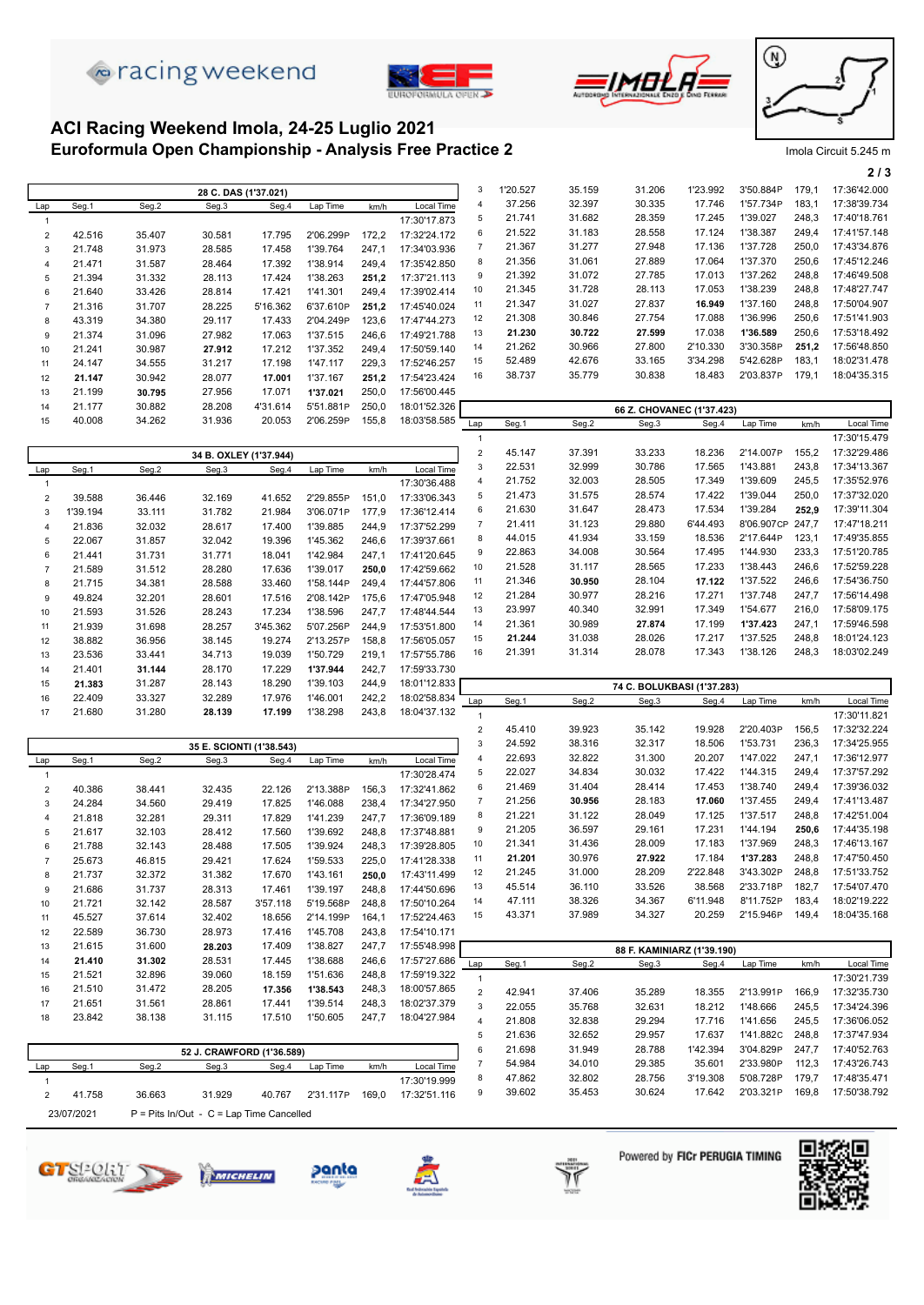







**3 / 3**

#### **Euroformula Open Championship - Analysis Free Practice 2** Imola Circuit 5.245 m **ACI Racing Weekend Imola, 24-25 Luglio 2021**

| 10 | 21.585 | 31.709 | 28.367 | 17.529 | 1'39.190 | 247.7 17:52'17.982                       |
|----|--------|--------|--------|--------|----------|------------------------------------------|
| 11 | 21.537 | 42.863 | 33.605 |        |          | 1'01.948  2'39.953P  249.4  17:54'57.935 |
| 12 | 47.215 | 32.961 | 33,308 |        |          | 4'18.001 6'11.485P 180.6 18:01'09.420    |
| 13 | 39.886 | 35.919 | 34.109 |        |          | 17.805 2'07.719P 177.6 18:03'17.139      |
| 14 | 21.542 | 31.430 | 33.911 | 17.850 | 1'44.733 |                                          |



 $23/07/2021$  P = Pits In/Out - C = Lap Time Cancelled







Powered by FICr PERUGIA TIMING